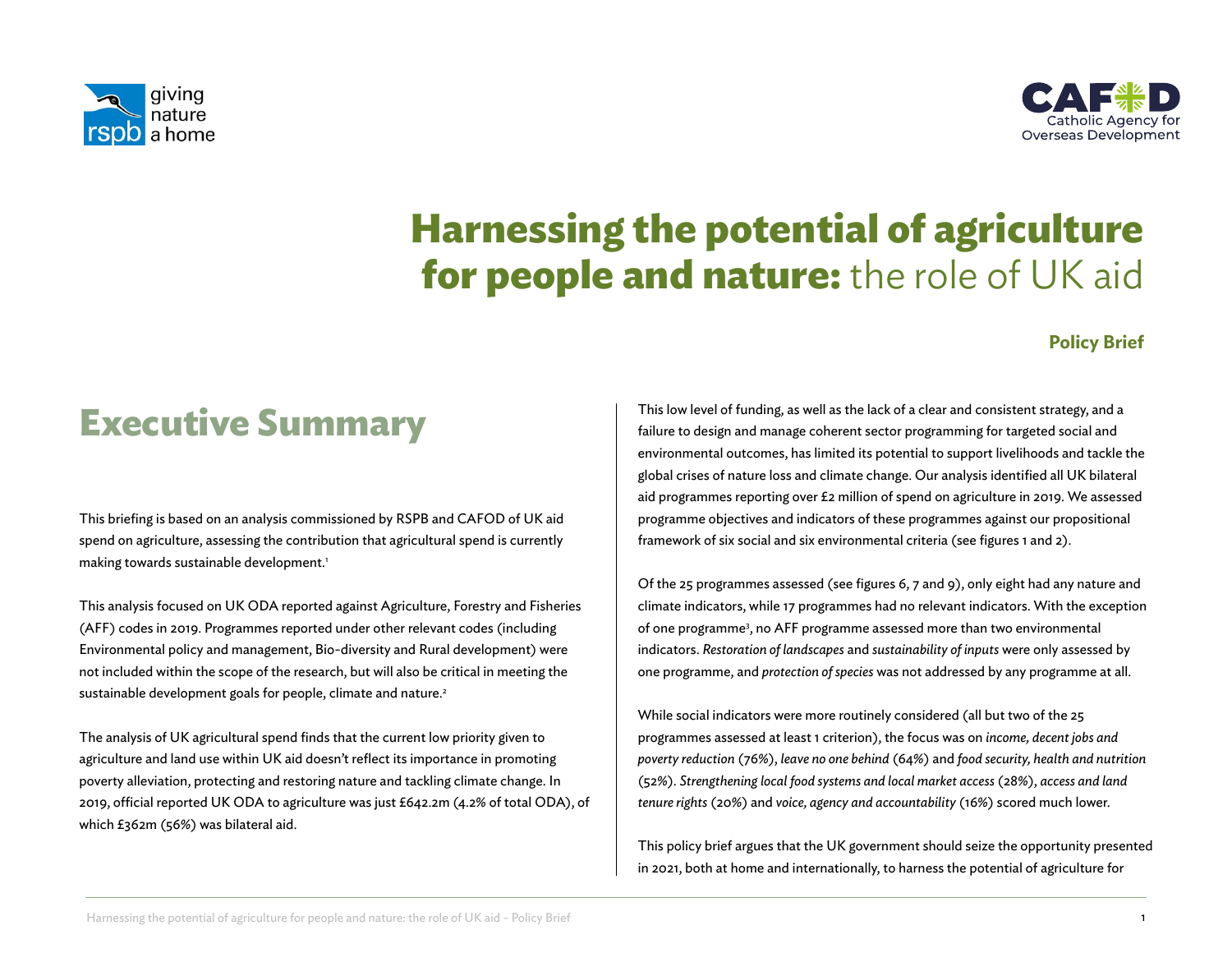people and nature by prioritising action in four key areas:

#### **Recommendations**

- 1. Create a new strategic vision for agriculture and land use at the heart of UK aid to harness its potential for tackling climate change, protecting and restoring nature and supporting livelihoods and rights.
- 2. Develop a new approach to agriculture and land use with clear assessment criteria on poverty, nature and climate change (see figure 1 below), and apply this to all relevant ODA expenditure, ICF Finance.
- 3. Transform the current portfolio of agriculture and land use aid programmes to reflect this new strategic vision, and stop funding harmful practices.
- 4. Spearhead global reform of public support for agriculture.

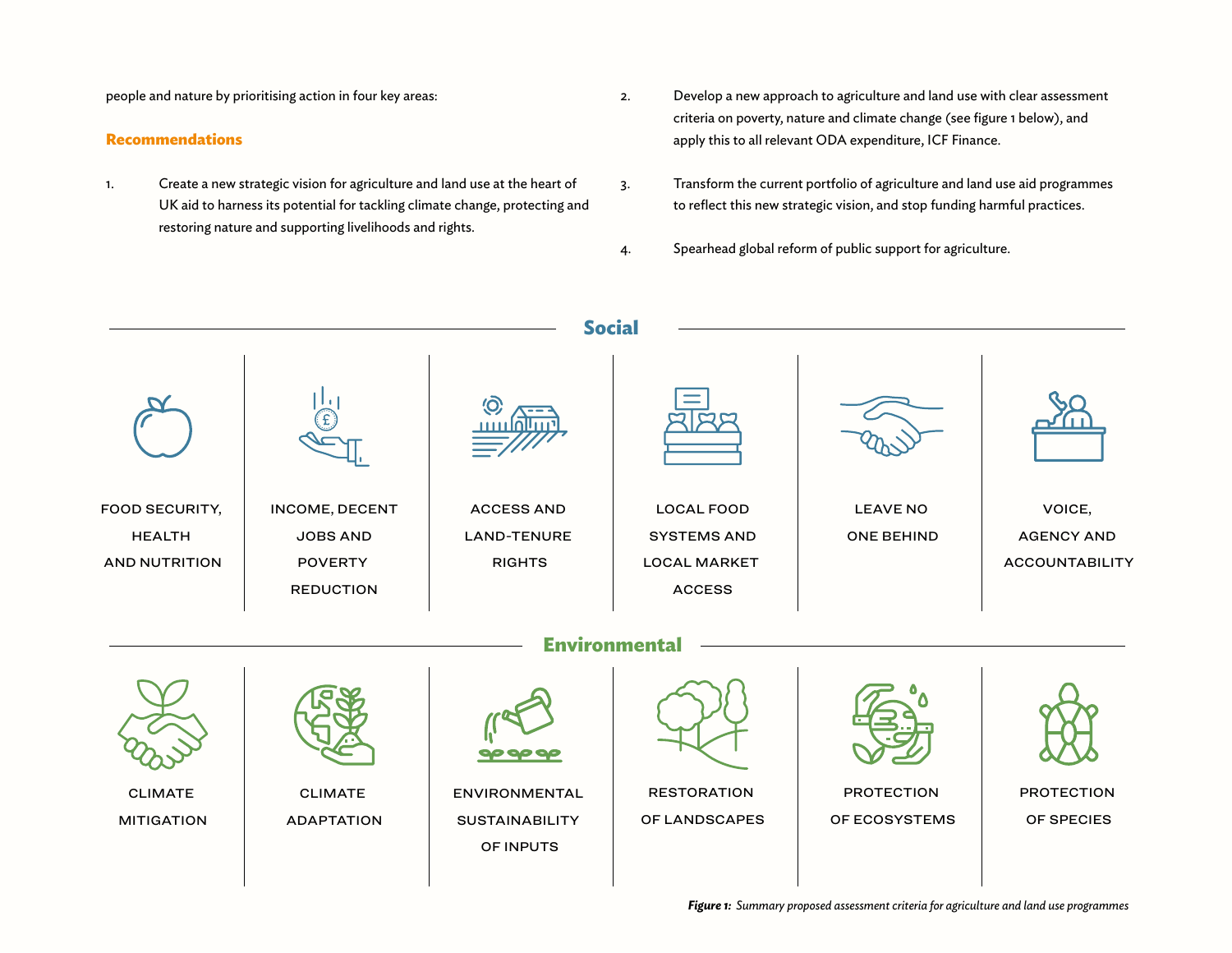# **The challenge - feeding the world while protecting nature**

Up to 1 billion people face hunger<sup>4</sup> - an increase of around 30% since the start of the Covid-19 pandemic. This global challenge needs to be addressed with urgency, alongside the necessity to limit global warming and end species decline and environmental destruction as outlined in the UK Government's recently published Integrated Review.5

There is a scientific consensus that current approaches to food production and land use are a key contributor to biodiversity loss and greenhouse gas emissions.

*"Food production is the most significant driver of terrestrial biodiversity loss. As the global population grows, the enormous problem of producing sufficient food in a sustainable manner will only intensify."* 

*(The Economics of Biodiversity; The Dasgupta Review, 2021)*

According to recent estimates, around one-third of greenhouse gas emissions are associated with land use, most of which is caused by land use change, the conversion of natural systems for agricultural purposes.<sup>6,7</sup> It is also the largest driver of biodiversity loss<sup>8</sup> causing, for example, up to 80% of forest loss.<sup>9</sup> Government policies have often contributed to the decline in nature by paying people more to exploit it than protect it, to the sum of an estimated \$4-6 trillion per year.<sup>10</sup>

The COVID-19 pandemic has highlighted that there are critical interdependencies between people and the planet. Some of the root causes of zoonotic diseases, such as habitat destruction and degradation, are common to many drivers of the climate change and biodiversity crises, such as the conversion of natural ecosystems for agricultural purposes ".

We need a rethink on how to feed the world sustainably. At the heart of this should be greater investment in a restorative and regenerative approach to agriculture and land use, which brings social and economic benefits to the communities involved, protecting their rights over resources and decisions that affect their lives.

We need action to nature-proof ODA, ensuring that ODA spending does not contribute to the loss and degradation of ecosystems, or a reduction in the diversity and abundance of wildlife populations. This should be applied alongside a commitment to protect the most important places for biodiversity and to halt the loss of critical ecosystems such as forests, in line with commitments under the Convention on Biological Diversity (CBD) and Leaders Pledge for Nature.

The good news is that we don't need to start from scratch. The multiple benefits of sustainable agriculture are already well documented:<sup>12</sup>

*"There is growing evidence that these systems keep carbon in the ground, support bio-diversity, rebuild soil fertility and sustain yields over time, providing a basis for secure farm livelihoods."* 

*(From Uniformity to Diversity, IPBES, 2016)*

However, despite this evidence, over the past decade the potentially transformative role of agriculture has been overlooked within the UK's international development strategy. As shown in the analysis of UK spend on agriculture undertaken for this policy brief, in 2019 total reported UK ODA spend on agriculture, forestry and fisheries through all channels was £642.2m, or just 4.2% of total aid spend. This is not commensurate with agriculture's potential contribution to reducing poverty, with two thirds (65 percent) of poor working adults making a living through agriculture.<sup>13</sup>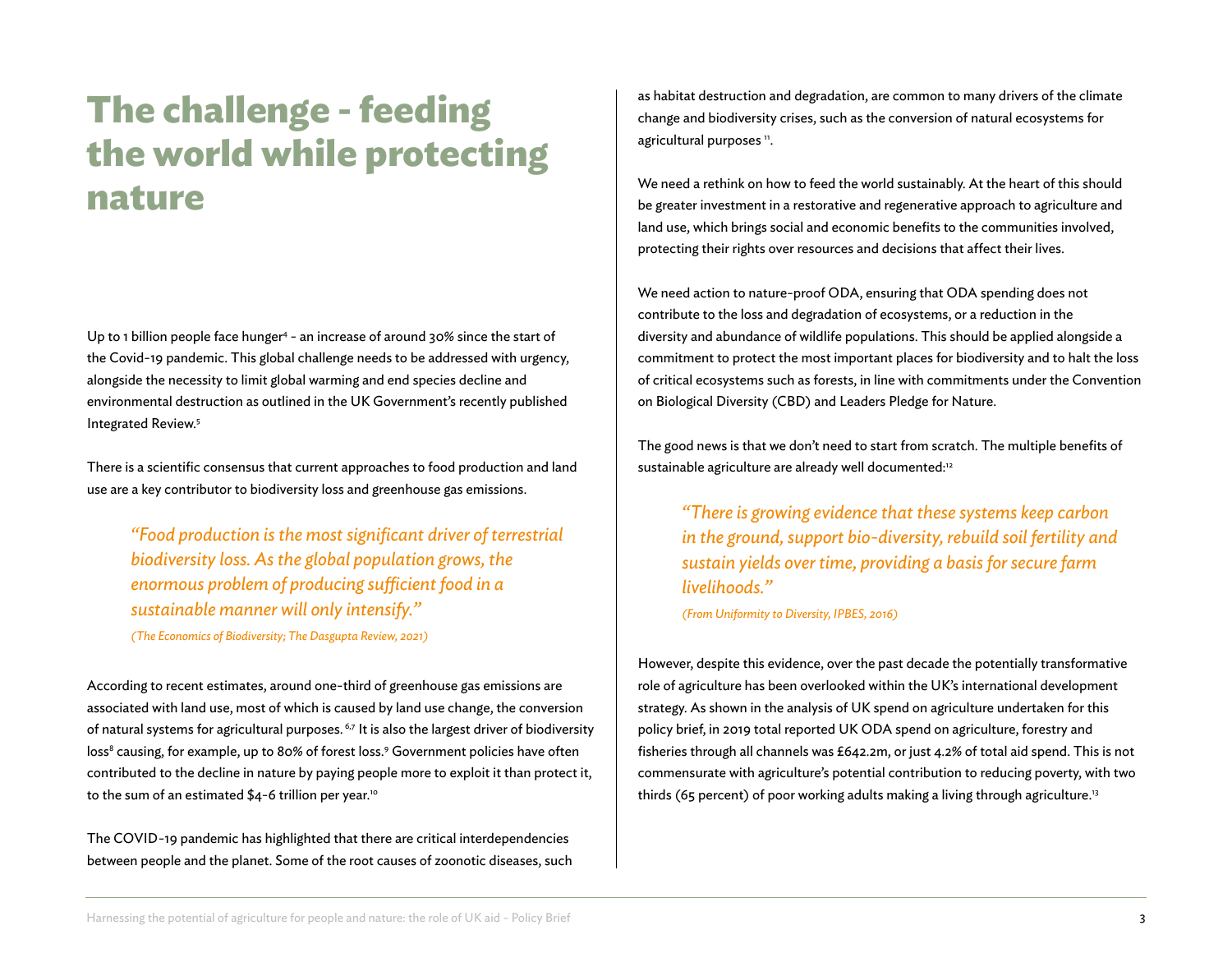# **The golden opportunity to harness agriculture for people and nature**

Sustainable agriculture and land use need to be placed front and centre of the UK's efforts to meet its commitments under the Sustainable Development Goals (SDGs), the Paris Climate Agreement, and the CBD. The UK's International Development Act  $(IDA)<sup>14</sup>$  requires all UK aid to be focused on poverty reduction, the government has committed to align all UK aid to the Paris Agreement,<sup>15</sup> and is developing proposals to make all ODA nature positive.

2021 is the moment when this can all come together.

Domestically, a new UK international development strategy is planned, featuring climate change and biodiversity as key priority areas.<sup>16</sup> A new ICF strategy is also under development,<sup>17</sup> with the UK doubling its climate finance commitments over the next five years to £11.6bn between 2021/22 and 2025/26 and introducing an associated commitment to £3bn nature-related aid to "*deliver transformational change in protecting biodiversity-rich land and ocean, shifting to sustainable food production and supply, and supporting the livelihoods of the world's poorest*."18

These new funding commitments provide the opportunity to get it right from the outset and to replace older, less integrated agriculture and land use programmes, most of which are reaching the end of their programme terms, with a more ambitious and coherent portfolio of new projects.

Sustainable agriculture and land use, with its potential for multiple wins in the areas of poverty, climate and biodiversity, needs to be front and centre in the UK's new aid and climate finance strategies.

Internationally, the UK is chairing the G7 Leaders meeting in Cornwall in June and is president of the COP26 climate summit in Glasgow in November. Together with the UN Food Systems Summit, and the CBD COP15 anticipated in October, there is the chance to build global support to ensure that public finance delivers for nature, people, and climate, and to mobilise finance for a transformative approach to agriculture with sustainability at the centre.

The UK government must prioritise four areas of action to spearhead this global investment in agriculture that supports people and planet.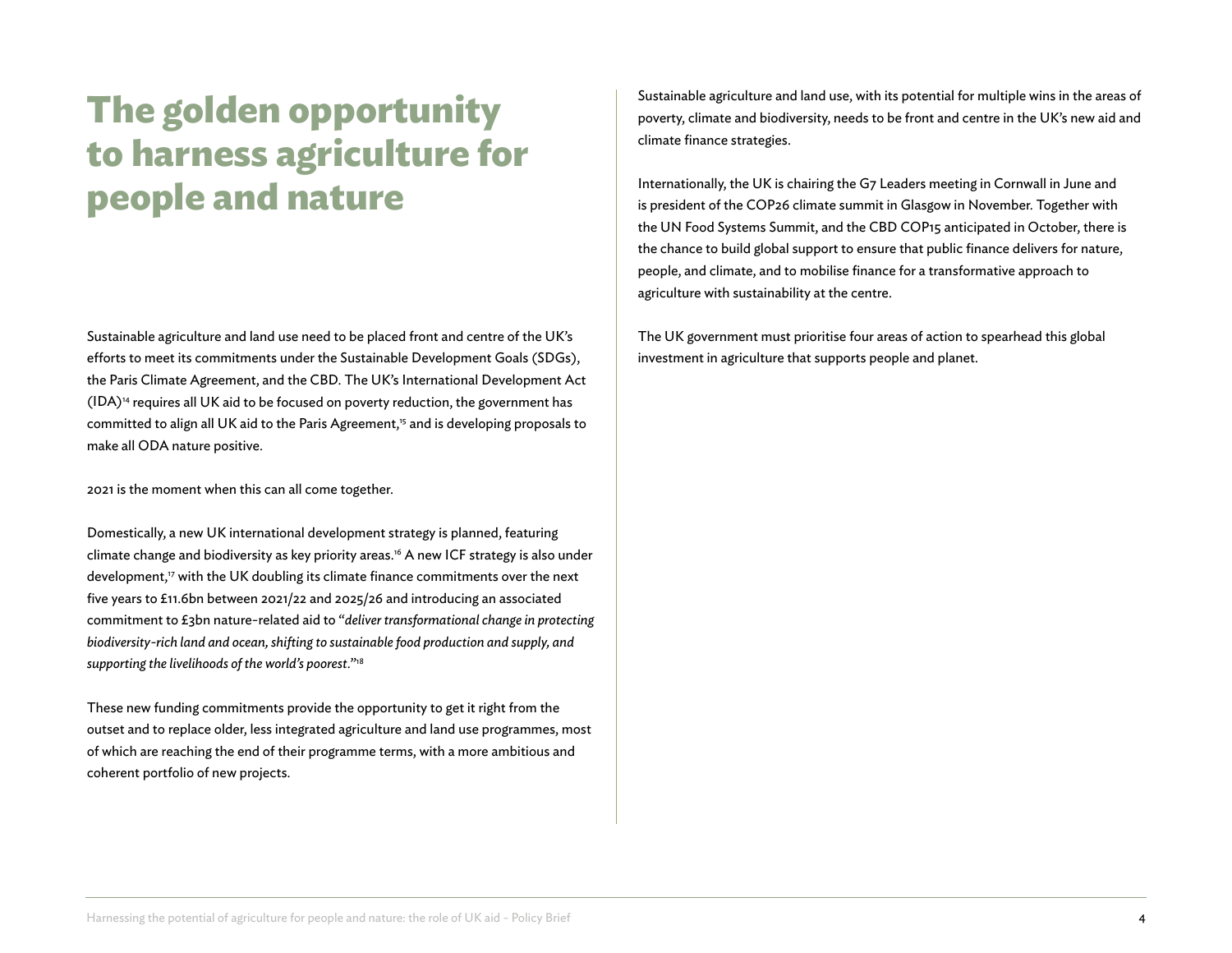# **Priority areas for action**

1. Create a new strategic vision for agriculture and land use at the heart of UK aid to harness its potential for tackling climate change, protecting and restoring nature and supporting people's livelihoods and rights.

There is an opportunity to make all agricultural spend nature-positive and climatepositive, whilst focusing it on directly tackling poverty and supporting people's rights and livelihoods.

Our analysis shows that UK aid programming on agriculture and land use is incoherent, with no evidence of a clear guiding vision. Approaches to agriculture and land use programme design, management, performance assessment and reporting vary widely, making it difficult to accurately assess the scale and effectiveness of UK aid to the sector.

The majority of UK spending is currently being directed into projects which show little or no consideration of their potential impacts on nature or climate, or their effect on land rights and participation in decision-making of local communities. This finding is also supported by previous research that shows a major shift away from supporting sustainable livelihood programming and smallholder farmers and towards larger-scale commercial agriculture.19

There needs to be a new strategic vision for agriculture and land use, placing it at the heart of the new international development strategy. It should be rooted in respect for the rights and participation of local producers and communities, and reflect the central role that agriculture can play in supporting livelihoods, tackling climate change, and protecting and restoring nature.

This vision should guide all current and future ODA spend on agriculture and land use, promoting what is already working and supporting the development of new and innovative approaches to agriculture and land use that deliver for people and nature.

2. Develop a new approach to agriculture with clear criteria on poverty, nature and climate change and apply it to all UK ODA, including ICF

To operationalise the vision, there needs to be a coherent set of social, environmental and climate change criteria that will be used in the design and assessment of all UK aid projects and programmes on agriculture and land use.

This report offers a propositional set of criteria that could be used or adapted for designing and assessing agricultural projects (see figure 2, below). These criteria have been drawn from existing international commitments under the SDGs, the CBD and the Paris Agreement, and align with the UN Committee on World Food Security's (CFS) Voluntary Guidelines on the Responsible Governance of Tenure (VGGT) and Principles for Responsible Investment in Agriculture and Food Systems.

This new approach should be implemented across all relevant departments disbursing UK aid. This illustrative sustainability criteria could be used as a framework for assessing all ODA spend associated with agriculture and land us to ensure it is climate- and nature-positive while maintaining the focus on poverty alleviation and supporting the rights of local farmers and communities.

3. Transform the current portfolio of agriculture and land use aid programmes to reflect this new strategic vision, and stop funding harmful practices

Given that many existing programmes have not been designed to prioritise sustainable agriculture and maximise its potential contribution to nature, climate and poverty,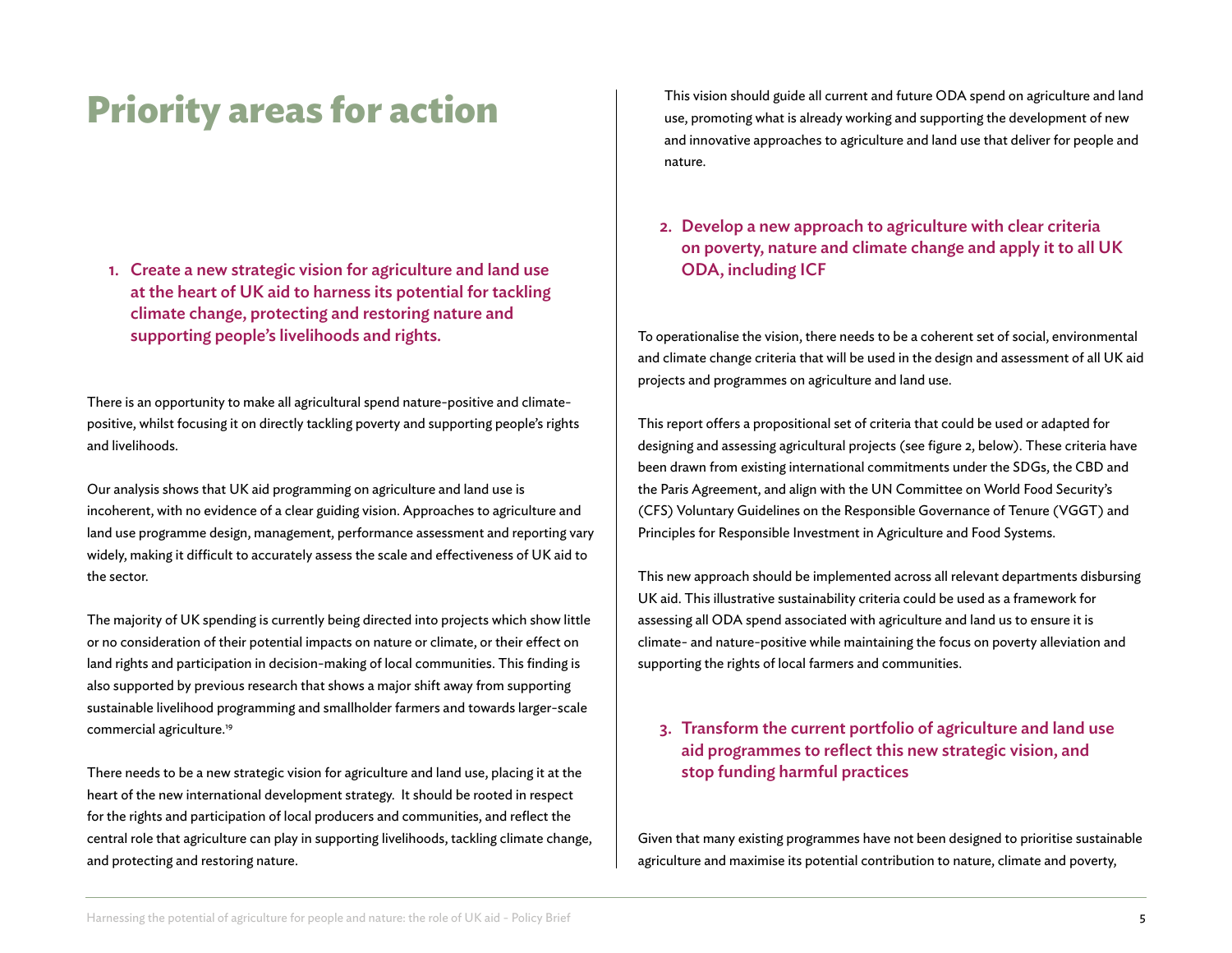|    | <b>CRITERIA</b>                                   | <b>DEFINITION</b>                                                                                                                                                                                                                                                                 |
|----|---------------------------------------------------|-----------------------------------------------------------------------------------------------------------------------------------------------------------------------------------------------------------------------------------------------------------------------------------|
|    | <b>Food security, health and nutrition</b>        | Contribution to food security, nutrition of smallholder food producers and<br>promotion of healthy agriculture and food systems.                                                                                                                                                  |
| Œ, | Income, decent jobs and poverty reduction         | Support for decent income, decent jobs, workers' rights, sustainable liveihoods and<br>equitable development opportunities for smallholder farmers.                                                                                                                               |
|    | <b>Access and land-tenure rights</b>              | Support for smallholder food producers, indigenous people and local communities<br>to access, use and have secure control over land, water and other natural resources<br>for food production.                                                                                    |
|    | <b>Local food systems and local market access</b> | Enhancing fairness, transparency, efficiency, and functioning of local market and<br>securing interest of smallholder farmers, improved related infrastructure and<br>increasing resilience of local food systems.                                                                |
|    | <b>Leave no one behind</b>                        | Foster gender equality and women's empowerment and engage local communities,<br>especially rural youth, and indigenous peoples.                                                                                                                                                   |
|    | <b>Voice, agency and accountability</b>           | Incorporate inclusive and transparent governance structures, processes, and<br>grievance mechanisms, engaging primarily smallholder farmers and those directly<br>affected by the project and taking into account existing power imbalances.                                      |
|    | <b>Climate mitigation</b>                         | Alignment with Paris Agreement over the medium and long-term.                                                                                                                                                                                                                     |
|    | <b>Climate adaptation</b>                         | Support for an agricultural regime that enhances nature and contributes to climate<br>solutions, ensuring the resilience and sustainability of the system.                                                                                                                        |
|    | <b>Environmental sustainability of inputs</b>     | Impact of agricultural inputs to deliver agricultural outcomes e.g. fertilizers,<br>pesticides on people and environment. Responsible use of water and other natural<br>resources.                                                                                                |
|    | <b>Restoration of landscapes</b>                  | Restoration of natural/semi-natural ecosystems with a focus on improving<br>quality, extent and connectivity, and recognising the opportunities for sustainable<br>livelihoods.                                                                                                   |
|    | <b>Protection of ecosystems</b>                   | Maintenance and/or improvement of natural/semi-natural habitat (e.g. forests,<br>grasslands, peatlands, coastal wetlands) retaining quality (intactness), extent, and<br>connectivity for biodiversity, and consider impact on protected and important areas<br>for biodiversity. |
|    | <b>Protection of species</b>                      | Impacts on (and/or benefits to) species abundance/populations and threatened<br>species.                                                                                                                                                                                          |

**Figure 2:** Proposed assessment criteria for supporting sustainable agriculture for poverty alleviation, nature restoration and tackling climate change.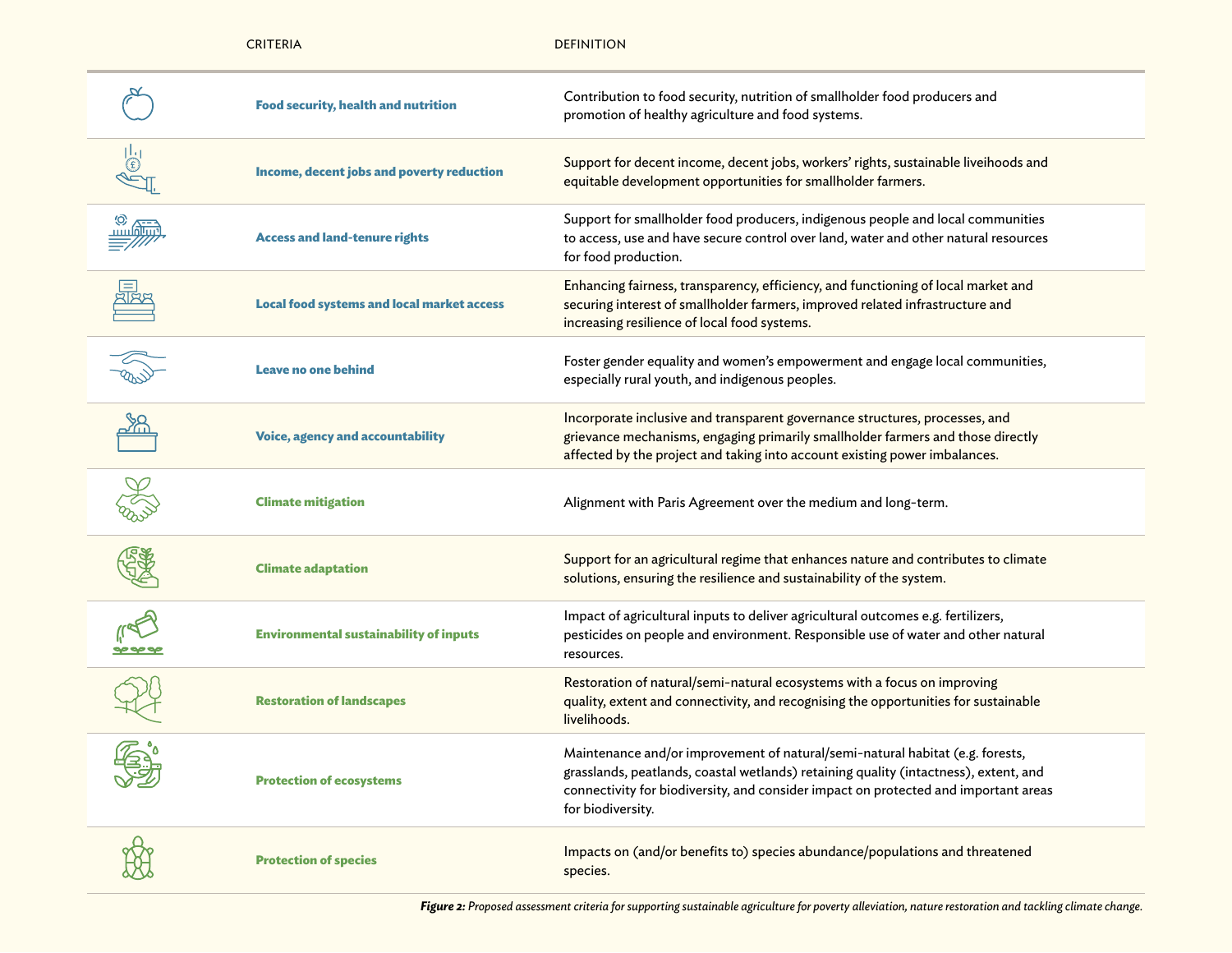there should be a review of current and planned UK aid spend on agriculture and land use based on the criteria outlined above. This will include learning from what has and hasn't worked well.<sup>20</sup>

Based on a full assessment of existing programmes, the government should:

- **Stop** programmes that show any harmful impacts to people, the environment or climate and repurpose this public investment towards more sustainable approaches to agriculture
- **Pause** any further funding to projects, programmes or institutions that are unable to show positive impacts across the range of sustainability criteria outlined in this report, and adapt and redesign them
- **Prioritise** the restoration of landscapes that have been damaged due to harmful agricultural and land-use practices<sup>21</sup>
- **Scale up** successful approaches to nature and climate positive agriculture and land use.

### 4. Spearhead global reform of public investment in agriculture

There are many global political moments during 2021, such as the G7 and the G20, the UN Food Systems Summit, CBD COP15 and the COP 26 Climate Summit, where the UK can send a strong signal of support for inclusive nature- and climate-positive ODA and the reform of public support for agriculture, and engage with other countries and institutions on the delivery of these ambitions.

The UK should strongly encourage countries to align their domestic public spending and regulatory frameworks related to agriculture and land use with international commitments on nature, climate and social development, including the anticipated CBD goal to halt and reverse the loss of biodiversity loss by 2030 and the Paris Agreement. This should include action to 'nature-proof' ODA, ensuring that aid spending does not contribute further to the destruction or degradation of ecosystems, or reductions in the diversity and abundance of wildlife. It should also prioritise the rights of smallholder farmers and support inclusive food systems for sustainable agricultural development.

While ODA is an important source of funding, aid spending is dwarfed by wider public support in agriculture, much of which is in the form of harmful subsidies. Globally, annual government spending on agricultural, forestry and fisheries subsidies that degrade nature is potentially up to four times higher than spending that benefits nature<sup>22</sup>. It is estimated that up to \$600bn of public investment in agriculture could be repurposed towards sustainable agricultural practices focused on environmental health, climate change mitigation and farmer livelihoods.<sup>23</sup> Even a relatively modest shift in these subsidies would have a major positive effect<sup>24</sup>.

As part of its Presidency of COP 26 the UK Government has spearheaded the COP26 Nature Campaign<sup>25</sup>, and was also a driving force in establishing the Leaders' Pledge for Nature<sup>26</sup>, both of which include a commitment to repurposing harmful subsidies. As the UK encourages other governments to reform their public spending on agriculture<sup>27</sup>, it must also do that through its own international public finance.

This will require not only changes to domestic policies and institutions, but also greater global cooperation, and the UK should use the various engagement opportunities through 2021 and beyond to work with others to reform harmful agricultural policies that contribute to social inequality, biodiversity loss, and climate change.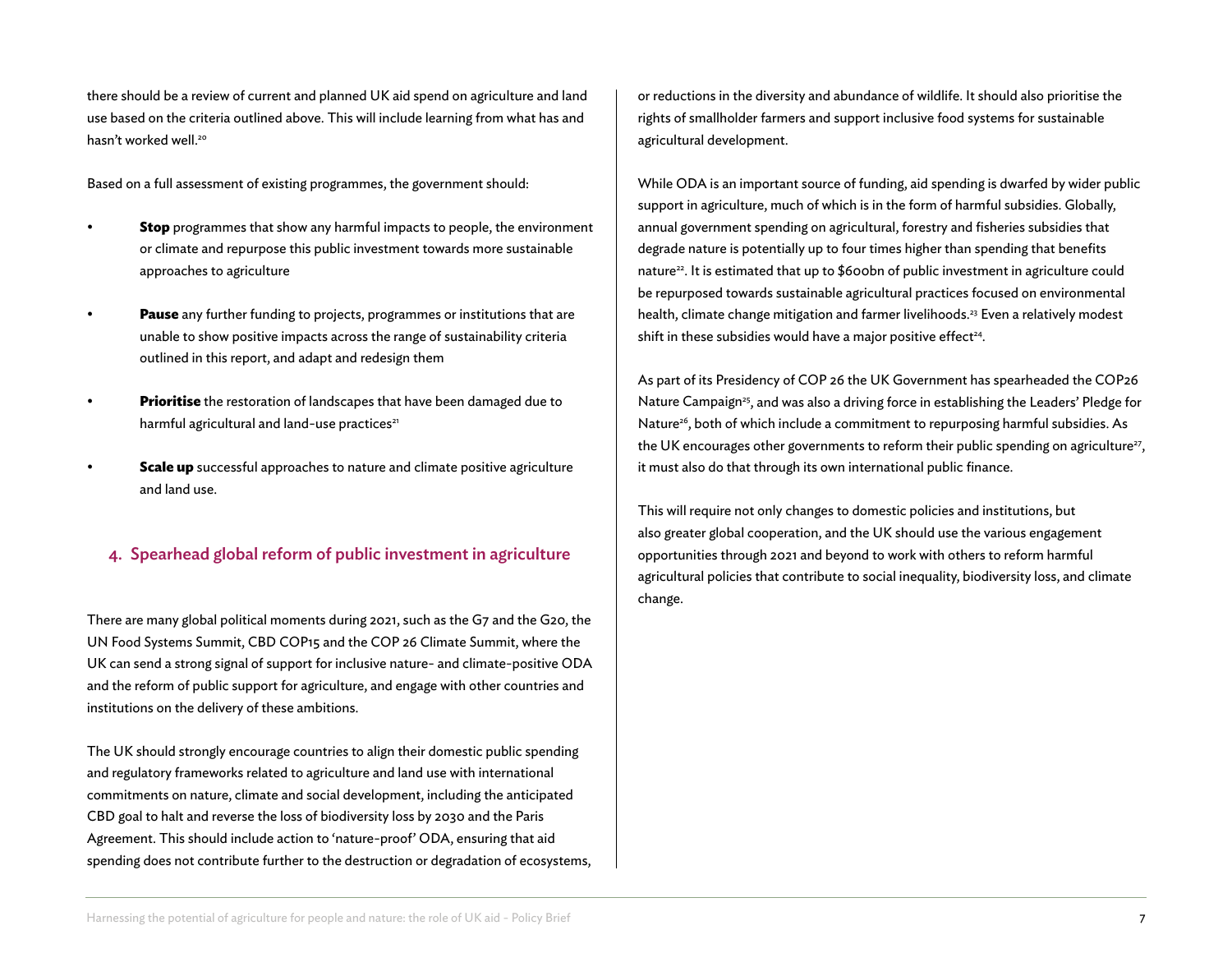# **Summary findings from research**

Below are some of the headline findings of the research. The full report is available following **[this link.](https://www.rspb.org.uk/globalassets/downloads/documents/conservation--sustainability/supporting-analysis-harnessing-the-potential-of-agriculture-for-people-and-nature-the-role-of-uk-aid.pdf)**

### 1. UK aid spend on agriculture is not commensurate with its transformational potential

In 2019, total UK ODA through all channels reported under all Agriculture, Forestry and Fisheries (AFF) codes was £642.2m (4.2% of total ODA), of which £549m (85%) was reported under Agriculture, £74m (11%) under Forestry and £19m (3%) under Fisheries.

 £362m (56%) of this was bilateral aid (3.5% of bilateral ODA, and 2.4% of total ODA), and £281m (44%) was core multilateral ODA (5.7% of core multilateral ODA, and 1.7% of total ODA).<sup>28</sup> Despite constituting only 2.4% of total UK ODA in 2019, bilateral programmes categorised under AFF represented 16.3% (£193m) of total UK International Climate Finance (ICF),<sup>29</sup> equivalent to approximately half of all UK aid to agriculture.30

In addition, although the UK's climate finance reporting does not provide information on ICF impact at a sectoral or programme level, the UK's latest climate finance results suggest that despite representing only one-sixth of UK climate finance, and a small

### Total UK aid in 2019 (£15,138m)

| <b>TOTAL</b><br>AGRICULTURE, | <b>TOTAL BILATERAL</b> |
|------------------------------|------------------------|
|                              |                        |
|                              | AGRICULTURE,           |
| <b>FORESTRY AND</b>          | <b>FORESTRY AND</b>    |
| <b>FISHERIES SPEND</b>       | <b>FISHERIES SPEND</b> |
|                              |                        |
|                              | £362M                  |
|                              | <b>OR 2.4%</b>         |
| OF TOTAL ODA                 | OF TOTAL ODA           |
|                              |                        |
|                              |                        |
|                              |                        |
|                              |                        |
|                              |                        |
|                              |                        |
|                              |                        |
|                              |                        |
|                              | £642.2M<br>OR 4.2%     |

*Figure 3: Total Spend on Agriculture (AFF) as percentage of UK aid*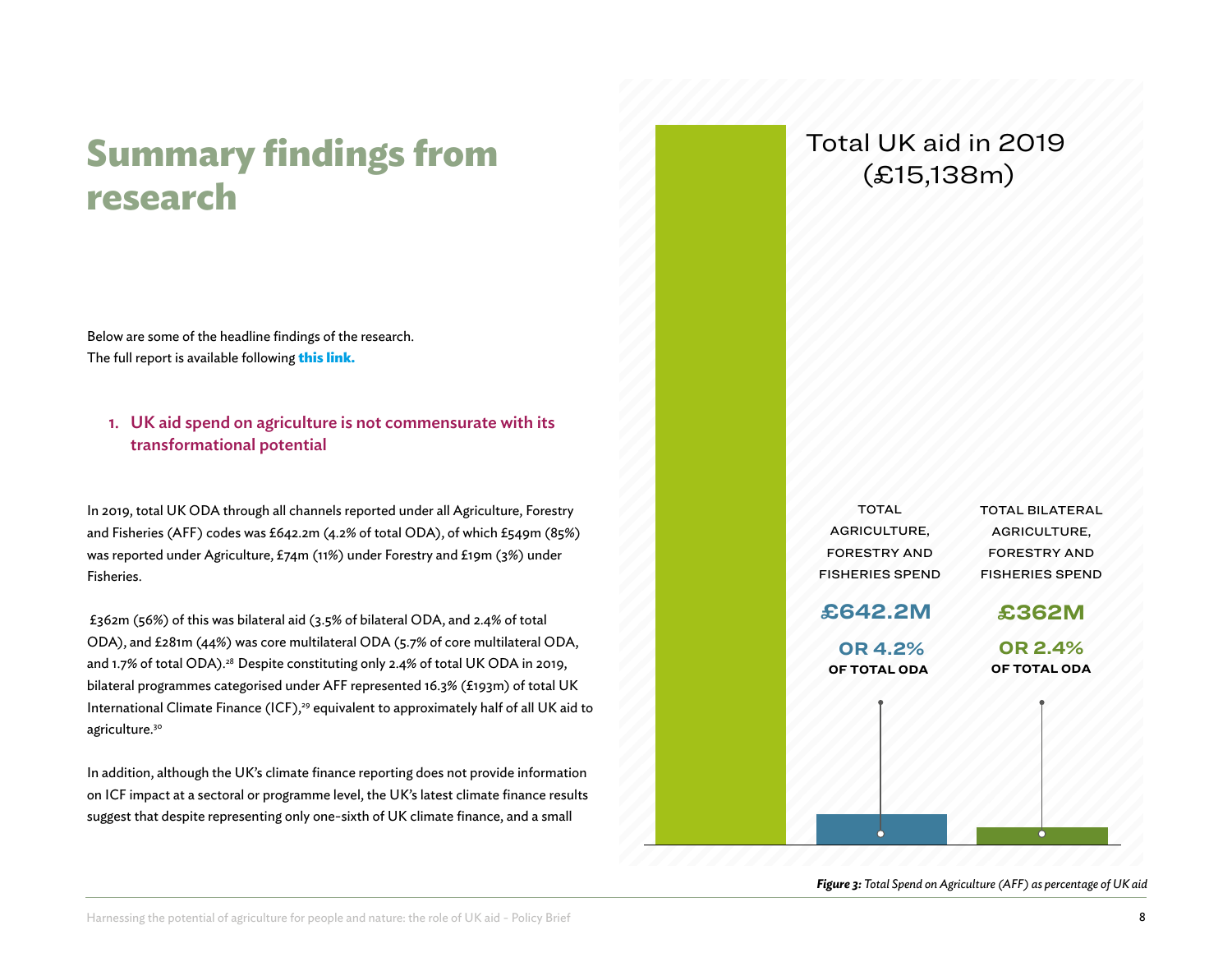fraction of total UK ODA in 2019, UK aid to agriculture is potentially responsible for the majority of the estimated reduction in greenhouse gas emissions achieved through the UK aid programme.<sup>31</sup>

2. Investments in large-scale agriculture through CDC outweigh all other bilateral aid for agriculture in many countries

UK aid policy's recent emphasis on promoting commercial agriculture and the expanded use of investment instruments over grant aid is exemplified by the activities of CDC Group, the UK's bilateral Development Finance Institution (DFI). CDC has received large amounts of ODA funding as part of a recapitalisation plan to expand its investment activities: between 2015 and 2020 CDC received a total of £3.47bn from DFID, including £1,008m in 2019 and £650m in 2020, and is currently scheduled to receive a further £646m in 2021-22.

On a cash flow basis, CDC is the single largest source of UK support for Agriculture, Forestry and Fisheries (AFF), however these flows are not reported in the UK's official ODA statistics. In 2019 CDC's direct investment commitments and investment commitments to funds related to agriculture totalled at least £93.2m (2018: £134.2m), with additional flows through pre-existing fund investments and investments in financial intermediaries<sup>32</sup>.

Analysis of a number of CDC Group's largest agriculture-related investments shows how aid investments in private companies, in some cases also supported by coinvestments from the majority UK-funded Private Infrastructure Investment Group (PIDG), now constitute the largest source of bilateral UK aid support for agriculture in several countries.

For example, in the period 2013-2019 total reported bilateral UK aid to Nigeria for agriculture and rural development was £26.3m. In the same period, UK aid-funded

#### **UK BILATERAL AID TO AGRICULTURE & RURAL DEVELOPMENT IN NIGERIA 17%**



**INDORAMA ELEME FERTILISER 83%**

#### **UK BILATERAL AID TO AGRICULTURE 16%** UK BILATERAL AID TO AGRICULTURE<br>**16%** & RURAL DEVELOPMENT IN BANGLADESH

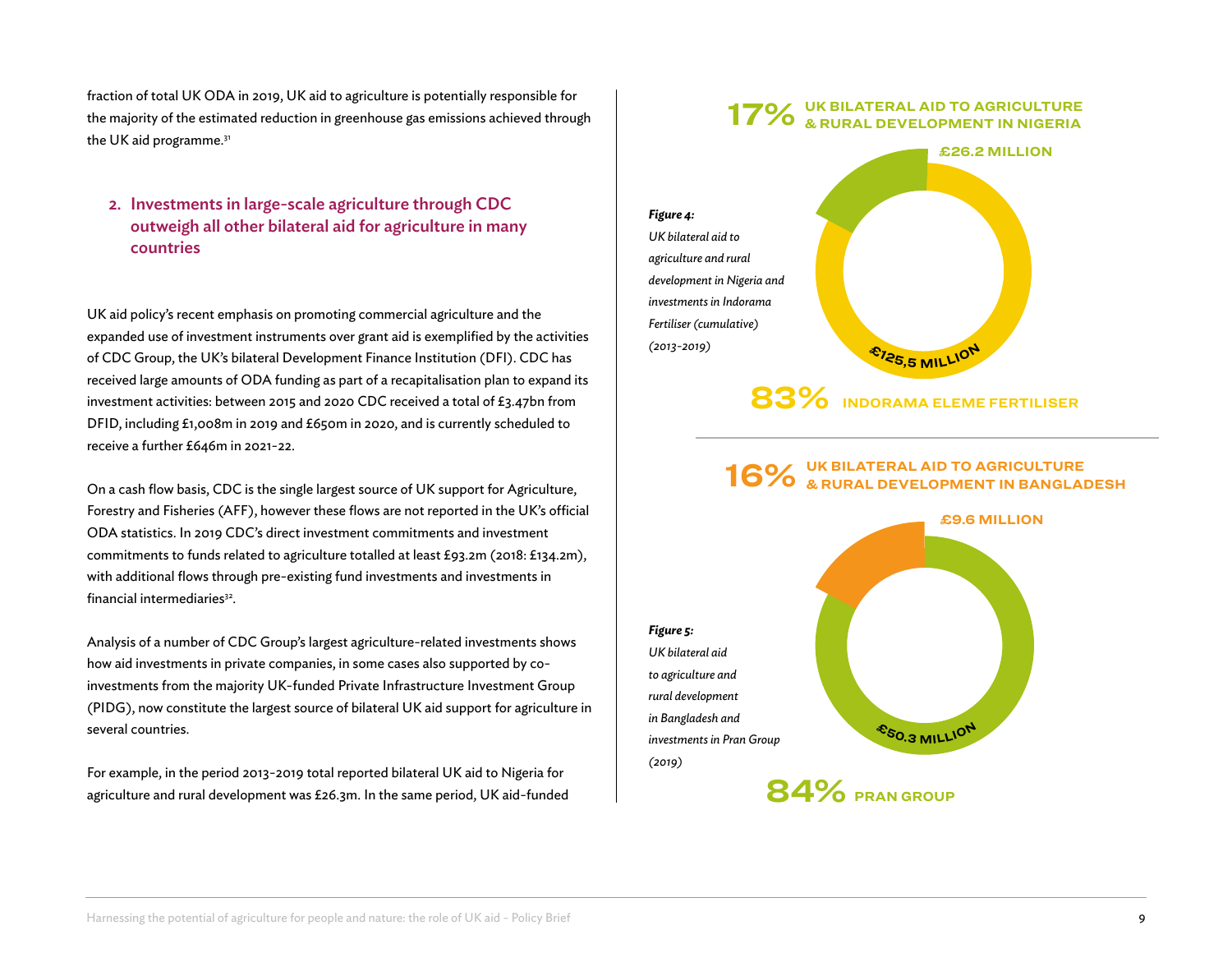institutions invested at least £125.5m of UK aid in Indorama Eleme Fertiliser, a gasbased fertiliser producer. This amounts to nearly five times the total bilateral grant aid provided for agriculture and rural development (see Figure 4).

A similar pattern emerges when considering commitments to Pran Group in Bangladesh. Pran is the largest agro-processor in Bangladesh, with production facilities at 13 locations and more than 50,000 employees. In 2019 total reported bilateral UK aid to Bangladesh for agriculture and rural development was £9.6m, whereas over the same period, UK aid-funded institutions invested £23.6m of UK aid in Pran Group and provided the company with an estimated £26.7m of UK aid-backed guarantees, totalling £50.3m of support – over five times as much (see figure 5).

### 3. UK aid programmes for agriculture and land use consider limited social and environmental criteria

#### **Research methodology**

A total of 30 separate programmes<sup>33</sup> each with more than £2m of recorded Agriculture, Forestry and Fisheries (AFF) ODA spend in 2019 were identified, representing 86% (£310m) of total bilateral AFF expenditure.

The top 15 highest spending programmes or institutions<sup>34</sup> represented £270.3m, or 75% of total spend (see figure 6).

Of those, five (totalling £138.9m) were mainly or solely focused on commercial agriculture or forestry, largely using non-grant financial instruments, and five (totalling £85m) were research programmes (with much of the funded research being delivered by UK institutions).

Of the 30 programmes, 25 had publicly available logframes, representing 62% (£223m) of total AFF expenditure. Of the remaining five programmes, three (GCRF, BBSRC and the Newton Fund - totalling £69.9m) are research funds that do not follow the standard programmatic reporting format, and two programmes (the UK's contribution to the Land Degradation Neutrality (LDN) Fund and Harvest Plus - totalling £16.8m) had no publicly available logframe.

For those 25 programmes for which logframes were available, the impact and outcome objectives and indicators for each project were recorded from the most recent version of the project logframe available and the impact and outcome indicators for each project were assessed against the assessment framework criteria.35

### **Project scoring against assessment framework**

Each funding stream was assessed against the six social and six environmental criteria in the table above, assigning a RAG rating of full (green), partial (red) or no assessment/consideration (yellow) to focus on its level of alignment and coherence in dealing with poverty, nature and climate as a whole. We then applied a weight to the criteria, where full assessment scores 2, partial 1 and no assessment 0, thus giving a maximum score of 24 for each funding stream across the 12 social and environmental criteria (see figure 7).

Our analysis shows that although some programmes that have been designed with multiple impacts across social, environmental and climate change criteria in mind, for most funds, nature or climate impacts have not systematically been taken into account when designing agricultural programmes and only limited social criteria have been considered, focused mainly on jobs and income.

Indeed, the weighted criteria shows that 19 (76%) of programmes scored 6 or less out of a possible 24; 5 (20%) scored between 6-12; and only one fund (the Blue Carbon Fund) scored above the median, with 16/24.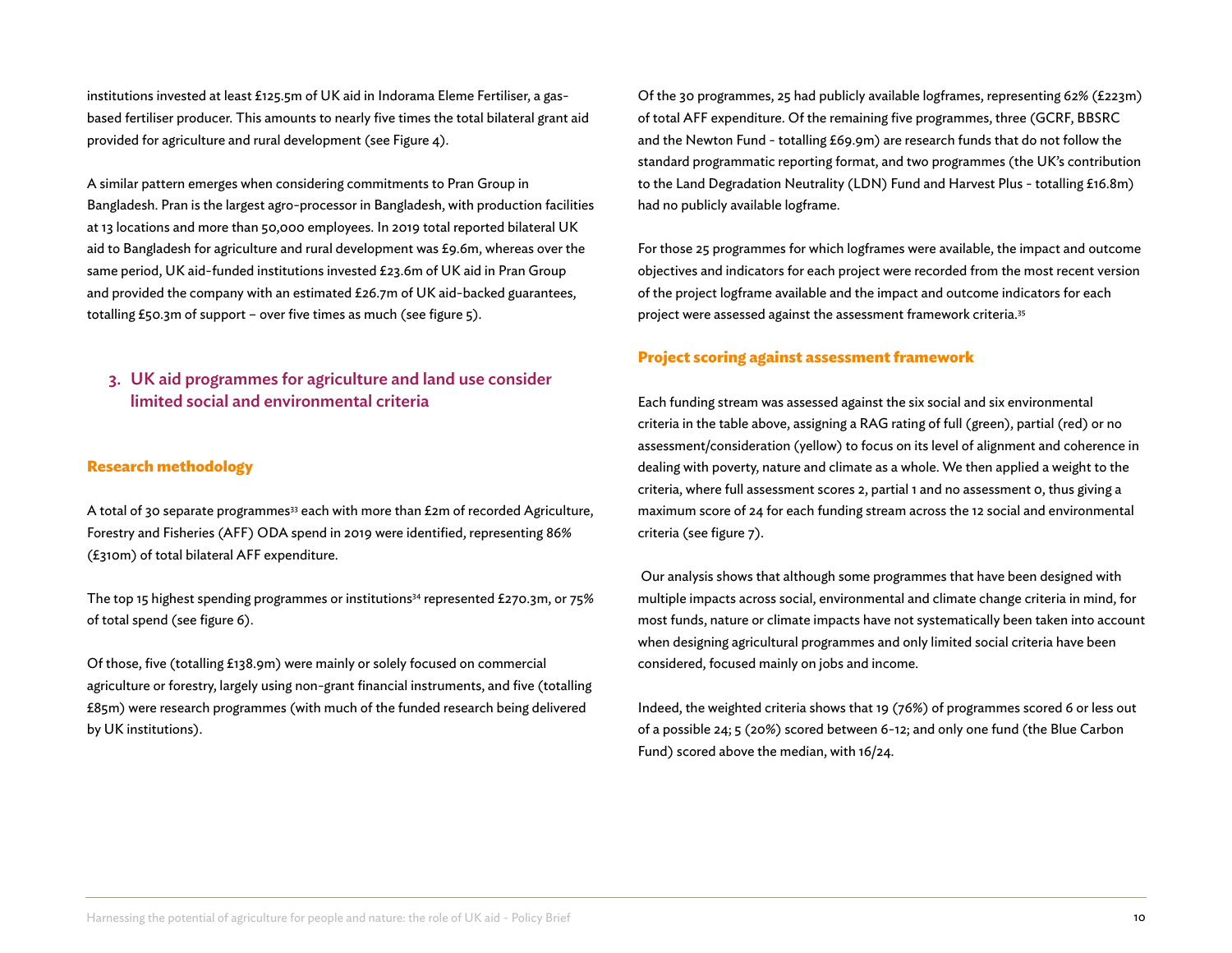| <b>Number of funds</b> | Weighted criteria score out of 24 |  |  |
|------------------------|-----------------------------------|--|--|
| 19                     | $O - 6$                           |  |  |
| 5                      | $7 - 12$                          |  |  |
| 1                      | $13 - 18$                         |  |  |
|                        | $19 - 24$                         |  |  |
|                        |                                   |  |  |

*Figure 6: Weighted scoring of agricultural funds against sustainability assessment criteria*

Looking at the specific indicators, of the 25 programmes assessed, only eight had any nature and climate indicators. With the exception of one programme<sup>36</sup> that focusses on ecosystem restoration, no AFF programme assessed more than two environmental indicators. Those that assessed two indicators were Investments in Forests and Sustainable Land Use (IFSLU) (which only assessed one social outcome) and Rwanda Future Agriculture (World Bank) (which assessed three social outcomes). *Restoration of landscapes* and *sustainability of inputs* were only assessed by one programme, and *protection of species* was not addressed by any programme at all. While social indicators were more routinely considered (all but two of the 25 programmes assessed at least one criteria), the focus was on i*ncome, decent jobs and poverty reduction* (76%), *leave no one behind* (64%) and *food security, health and nutrition* (52%), while strengthening *local food systems and local market access* (28%), *access and land tenure rights* (20%) and *voice, agency and accountability* (16%) scored much lower.

The Forest Governance, Markets and Climate (FGMC) programme and BURMA LIFT programme assessed five out of six of the social indicators, but only two and one of the environmental indicators respectively.

# **Recommendations to the UK Government**

- 1. Create a new strategic vision for agriculture and land use at the heart of UK aid to harness its potential for tackling climate change, protecting and restoring nature and supporting livelihoods and rights.
- 2. Develop a new approach to agriculture and land use with clear assessment criteria on poverty, nature and climate change, and apply this to all relevant ODA expenditure, including ICF.
- 3. Transform the current portfolio of agriculture and land use aid programmes to reflect this new strategic vision, and stop funding harmful practices.
- 4. Spearhead global reform of public support for agriculture.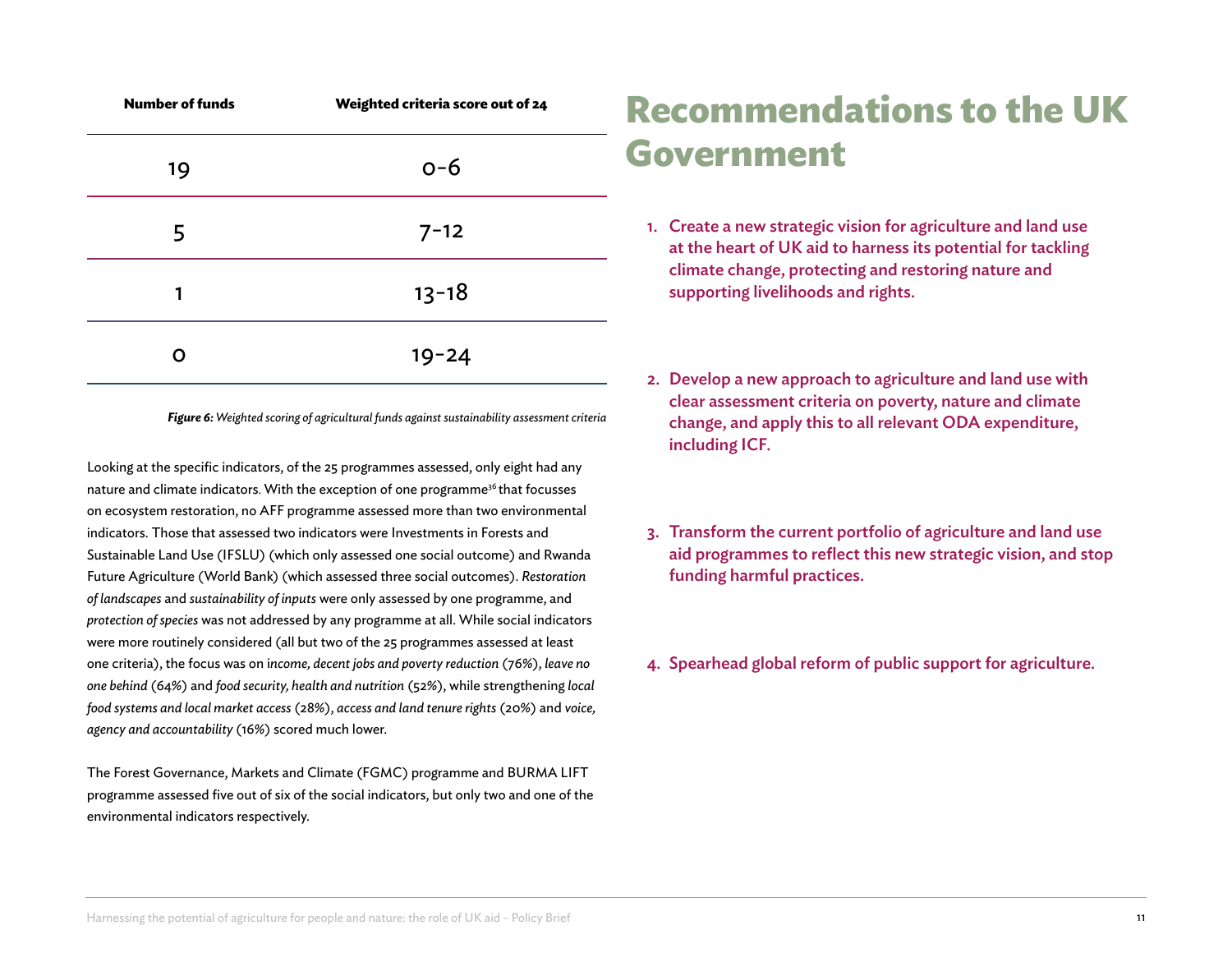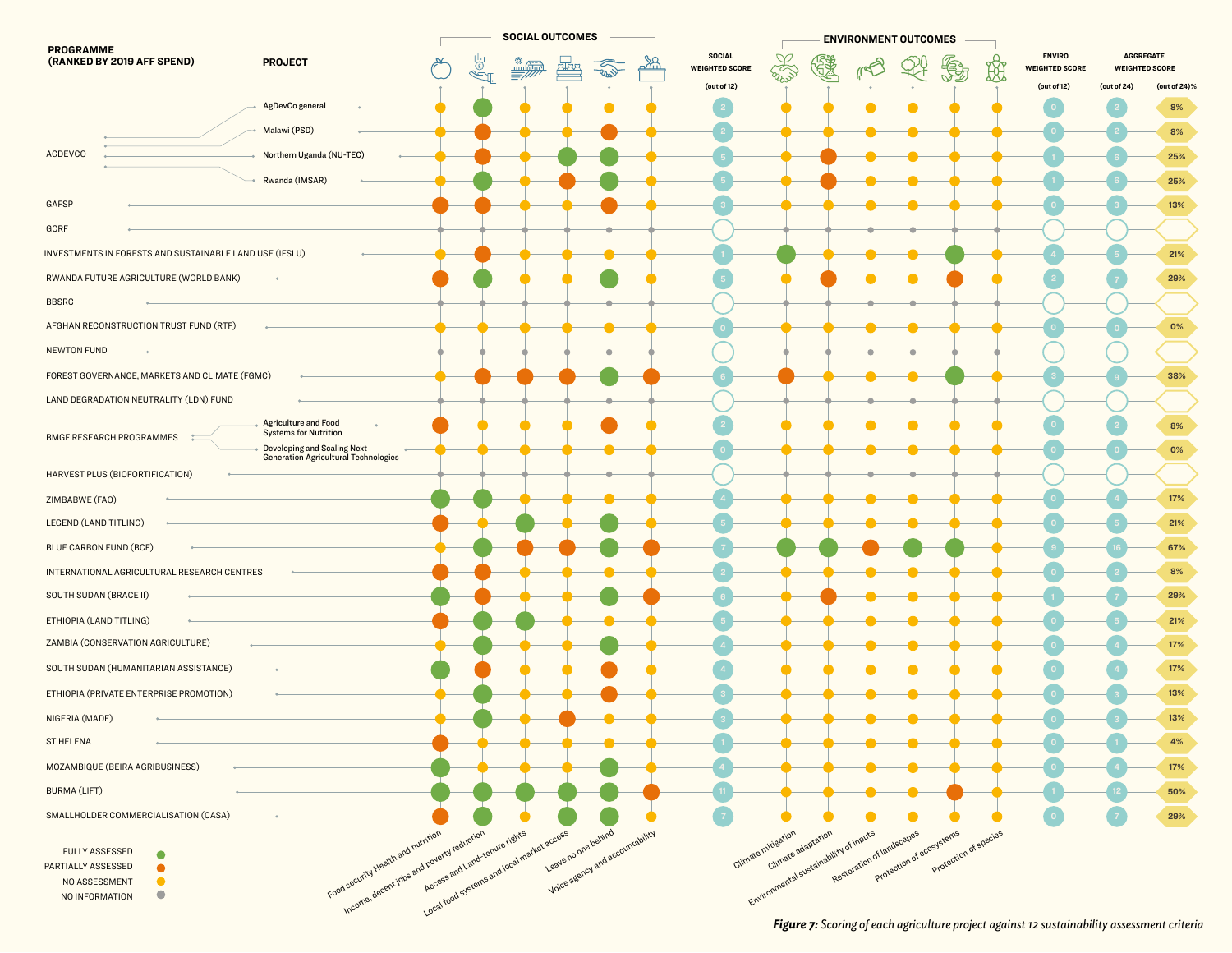| <b>Programme</b>                                               | <b>AFF</b> spend<br>$(\text{fm})$ | % of total<br><b>bilateral AFF</b> |                                                                            | <b>Programme focus</b> |
|----------------------------------------------------------------|-----------------------------------|------------------------------------|----------------------------------------------------------------------------|------------------------|
| AgDevCo                                                        | 42.1                              | 11.6                               | <b>RAND</b>                                                                | Commercial             |
| Global Agriculture and Food Security Programme (GAFSP)         | 35.5                              | 9.8                                | <b>READER</b>                                                              | Commercial             |
| Global Challenges Research Fund (GCRF)                         | 34.5                              | 9.5                                |                                                                            | Research               |
| Investments in Forests and Sustainable Land Use (IFSLU)        | 27.4                              | 7.6                                | <b>PED</b>                                                                 | Commercial             |
| Rwanda Future Agriculture (World Bank)                         | 23.8                              | 6.6                                | <b>CONTROLLER</b>                                                          | Commercial             |
| Biotechnology and Biological Sciences Research Council (BBSRC) | 23.4                              | 6.5                                | OP<br>İ                                                                    | Research               |
| Afghan Reconstruction Trust Fund (RTF) (World Bank)            | 18.0                              | 5.0                                | $\begin{array}{ccccc}\n\bullet & \bullet & \bullet & \bullet\n\end{array}$ | Other                  |
| Newton Fund                                                    | 12.1                              | 3.3                                | 0\$<br>S                                                                   | Research               |
| Forest Governance, Markets and Climate (FGMC)                  | 10.9                              | 3.0                                | $\begin{array}{ccccc}\bullet & \bullet & \bullet & \bullet\end{array}$     | Other                  |
| Land Degradation Neutrality (LDN) Fund                         | 10.1                              | 2.8                                | k<br>S                                                                     | Commercial             |
| Gates Foundation research programmes                           | 8.1                               | 2.2                                | <b>MSWES</b>                                                               | Research               |
| Harvest Plus (biofortification)                                | 6.8                               | 1.9                                |                                                                            | Research               |
| Zimbabwe (FAO)                                                 | 6.6                               | 1.8                                | $\bullet\bullet\bullet$                                                    | Other                  |
| Land-Enhancing Governance for Economic Development (LEGEND)    | 6.2                               | 1.7                                | $\bullet\bullet\bullet$                                                    | Other                  |
| Blue Carbon Fund (BCF)                                         | 5.0                               | 1.4                                | $\bullet\bullet\bullet$                                                    | Other                  |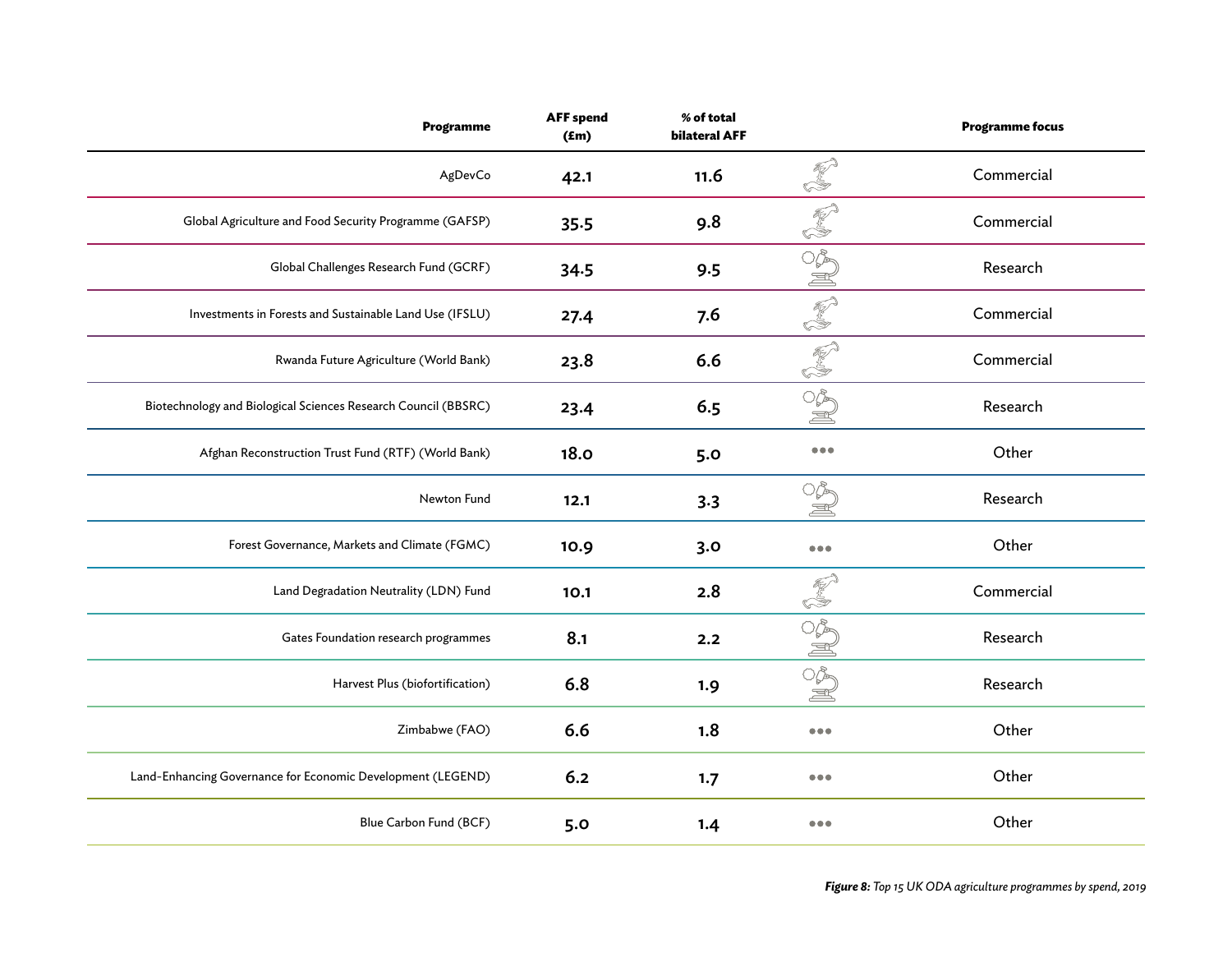| 25 programmes                              | <b>Assessed/partially assessed</b><br>(equal weighting) |                                | % of Programmes<br><b>Assessed</b> |
|--------------------------------------------|---------------------------------------------------------|--------------------------------|------------------------------------|
| <b>SOCIAL (6 indicators)</b>               | 64/150                                                  |                                | 43%                                |
| Income, decent jobs and poverty reduction  | 19/25                                                   | ö<br>                          | 76                                 |
| Leave no one behind                        | 16/25                                                   | <b>CRAS</b>                    | 64                                 |
| Food security, health and nutrition        | 13/25                                                   |                                | 54                                 |
| Local food systems and local market access | 7/25                                                    | 曏                              | 28                                 |
| Access and land-tenure rights              | 5/25                                                    | $\stackrel{\circledR}{\equiv}$ | 20                                 |
| Voice, agency and accountability           | 4/25                                                    | ഛ്ഥ                            | 16                                 |

| <b>ENVIRONMENTAL (6 indicators)</b>    | 15/150 |                    | 10%      |
|----------------------------------------|--------|--------------------|----------|
| Climate adaptation                     | 5/25   |                    | 20       |
| Protection of ecosystems               | 5/25   | $\mathbf{\hat{e}}$ | 20       |
| Climate mitigation                     | 3/25   | E                  | $12 \,$  |
| <b>Restoration of landscapes</b>       | 1/25   |                    | 4        |
| Environmental sustainability of inputs | 1/25   | 909090             | 4        |
| Protection of species                  | O/25   | $\mathbb{R}$       | $\Omega$ |

*Figure 9: Number of projects analysed under each of the social and environmental criteria.* 

-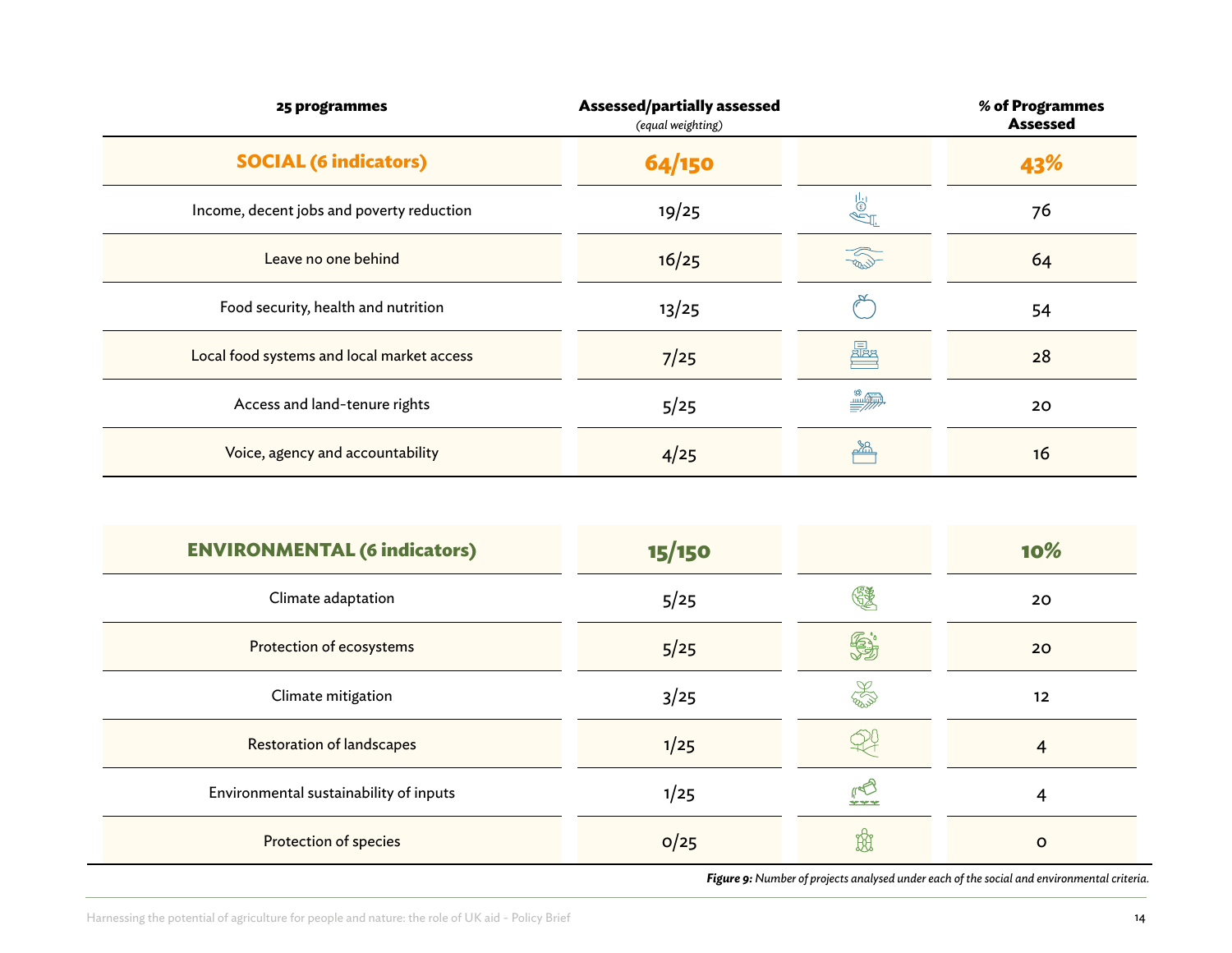### *Endnotes*

- 1 For full report see https://www.rspb.org.uk/globalassets/downloads/documents/conservation- -sustainability/supporting-analysis-harnessing-the-potential-of-agriculture-for-people-andnature-the-role-of-uk-aid.pdf
- 2 Activities relevant to agriculture and land use are distributed across multiple ODA reporting categories. Our research focuses on programmes coded as Agriculture, Forestry and Fisheries (AFF) under the Production Sectors heading.
- 3 The Blue Carbon Fund (BCF) [https://devtracker.fcdo.gov.uk/projects/GB-GOV-7-ICF-PO008-](https://linkprotect.cudasvc.com/url?a=https%3a%2f%2fdevtracker.fcdo.gov.uk%2fprojects%2fGB-GOV-7-ICF-PO008-UKBLUECARBONFUND&c=E,1,V84xQSZGvbbFxwIHWgbOrHGQ3iwRiGqrA6RYZ5y7Be3giS2PpO1C72IXMQnXEwJAnxNkAY3oeae039KI_ndf61R2rzU3f-yTsY7w2n3gAz5ktA,,&typo=1&ancr_add=1) [UKBLUECARBONFUND](https://linkprotect.cudasvc.com/url?a=https%3a%2f%2fdevtracker.fcdo.gov.uk%2fprojects%2fGB-GOV-7-ICF-PO008-UKBLUECARBONFUND&c=E,1,V84xQSZGvbbFxwIHWgbOrHGQ3iwRiGqrA6RYZ5y7Be3giS2PpO1C72IXMQnXEwJAnxNkAY3oeae039KI_ndf61R2rzU3f-yTsY7w2n3gAz5ktA,,&typo=1&ancr_add=1)
- 4 https://gho.unocha.org/global-trends/hunger-rising-covid-19-will-make-it-worse
- 5 Global Britain in a competitive age, The Integrated Review of Security, Defence, Development and Foreign Policy, HMG (2021)

[https://assets.publishing.service.gov.uk/government/uploads/system/uploads/attachment\\_](https://assets.publishing.service.gov.uk/government/uploads/system/uploads/attachment_data/file/969402/The_Integrated_Review_of_Security__Defence__Development_and_Foreign_Policy.pdf) [data/file/969402/The\\_Integrated\\_Review\\_of\\_Security\\_\\_Defence\\_\\_Development\\_and\\_](https://assets.publishing.service.gov.uk/government/uploads/system/uploads/attachment_data/file/969402/The_Integrated_Review_of_Security__Defence__Development_and_Foreign_Policy.pdf) [Foreign\\_Policy.pdf](https://assets.publishing.service.gov.uk/government/uploads/system/uploads/attachment_data/file/969402/The_Integrated_Review_of_Security__Defence__Development_and_Foreign_Policy.pdf) 

- 6 [https://www.ipcc.ch/site/assets/uploads/2019/08/4.-SPM\\_Approved\\_Microsite\\_FINAL.pdf](https://www.ipcc.ch/site/assets/uploads/2019/08/4.-SPM_Approved_Microsite_FINAL.pdf)
- 7 Crippa, M., Solazzo, E., Guizzardi, D. et al. Food systems are responsible for a third of global anthropogenic GHG emissions. Nat Food 2, 198–209 (2021). https://doi.org/10.1038/s43016- 021-00225-9
- 8 IPBES Global Assessment ranked "Changes in land and sea use" as the largest driver of biodiversity loss
- 9 [https://blog.globalforestwatch.org/data-and-research/agriculture-drove-recent-record](https://blog.globalforestwatch.org/data-and-research/agriculture-drove-recent-record-breaking-tree-cover-loss/)[breaking-tree-cover-loss/](https://blog.globalforestwatch.org/data-and-research/agriculture-drove-recent-record-breaking-tree-cover-loss/)
- 10 The Economics of Biodiversity, The Dasgupta Review (2021)
- 11 Covid-19 Response and Recovery, Nature based solutions for people, planet and prosperity (Nov 2020) [https://f.hubspotusercontent20.net/hubfs/4783129/NDNP/PDFs/Global%20](https://f.hubspotusercontent20.net/hubfs/4783129/NDNP/PDFs/Global%20Goal%20for%20Nature%20Covid19%20Response%20%26%20Recovery%20Joint%20Policy%20Recs_OCT23_FINAL.pdf) [Goal%20for%20Nature%20Covid19%20Response%20%26%20Recovery%20Joint%20Policy%20](https://f.hubspotusercontent20.net/hubfs/4783129/NDNP/PDFs/Global%20Goal%20for%20Nature%20Covid19%20Response%20%26%20Recovery%20Joint%20Policy%20Recs_OCT23_FINAL.pdf) [Recs\\_OCT23\\_FINAL.pdf](https://f.hubspotusercontent20.net/hubfs/4783129/NDNP/PDFs/Global%20Goal%20for%20Nature%20Covid19%20Response%20%26%20Recovery%20Joint%20Policy%20Recs_OCT23_FINAL.pdf)
- 12 IPBES, From Uniformity to Diversity (2016); DFID Conceptual Framework on Agriculture (2015).
- 13 The World Bank Group (2016) "Who are the Poor in the Developing World?" <http://documents1.worldbank.org/curated/en/187011475416542282/pdf/WPS7844.pdf>
- 14 [https://www.legislation.gov.uk/ukpga/2002/1/pdfs/ukpga\\_20020001\\_en.pdf](https://www.legislation.gov.uk/ukpga/2002/1/pdfs/ukpga_20020001_en.pdf)
- 15 [https://assets.publishing.service.gov.uk/government/uploads/system/uploads/attachment\\_data/](https://assets.publishing.service.gov.uk/government/uploads/system/uploads/attachment_data/file/969402/The_Integrated_Review_of_Security__Defence__Development_and_Foreign_Policy.pdf) [file/969402/The\\_Integrated\\_Review\\_of\\_Security\\_\\_Defence\\_\\_Development\\_and\\_Foreign\\_](https://assets.publishing.service.gov.uk/government/uploads/system/uploads/attachment_data/file/969402/The_Integrated_Review_of_Security__Defence__Development_and_Foreign_Policy.pdf) [Policy.pdf](https://assets.publishing.service.gov.uk/government/uploads/system/uploads/attachment_data/file/969402/The_Integrated_Review_of_Security__Defence__Development_and_Foreign_Policy.pdf)
- 16 Although this detailed strategic framework has not yet been finalised and published, its key priority areas have already been identified: Climate change and biodiversity; Covid and global health security; Girls' education; Science, research, technology; Open societies and conflict resolution; Humanitarian preparedness and response; Trade and economic development. <https://committees.parliament.uk/publications/3683/documents/38142/default/>
- 17 <https://www.gov.uk/government/news/uk-aid-to-double-efforts-to-tackle-climate-change>
- 18 [https://www.gov.uk/government/news/prime-minister-commits-3bn-uk-climate-finance-to](https://www.gov.uk/government/news/prime-minister-commits-3bn-uk-climate-finance-to-supporting-nature)[supporting-nature](https://www.gov.uk/government/news/prime-minister-commits-3bn-uk-climate-finance-to-supporting-nature)
- 19 CAFOD et al, Making UKA ODA Fit for Purpose in a Changing World (2020) [https://cafod.org.uk/About-us/Policy-and-research/SDGs-policy-reports/UK-ODA](https://cafod.org.uk/About-us/Policy-and-research/SDGs-policy-reports/UK-ODA-sustainable-development)[sustainable-development](https://cafod.org.uk/About-us/Policy-and-research/SDGs-policy-reports/UK-ODA-sustainable-development)
- 20 For example, the Global Environment Facility (GEF), a multilateral fund, has indicators addressing 9 of the 12 suggeste
- 21 UN Decade on Ecosystem Restoration: see Strategic action 2 "Finance restoration on the ground" and Strategic action 3 "Set the right incentives" https://www.decadeonrestoration.org/strategy
- 22 [https://www.nature.org/en-us/what-we-do/our-insights/perspectives/closing-nature-funding](https://www.nature.org/en-us/what-we-do/our-insights/perspectives/closing-nature-funding-gap-global-biodiversity-finance/)[gap-global-biodiversity-finance/](https://www.nature.org/en-us/what-we-do/our-insights/perspectives/closing-nature-funding-gap-global-biodiversity-finance/)